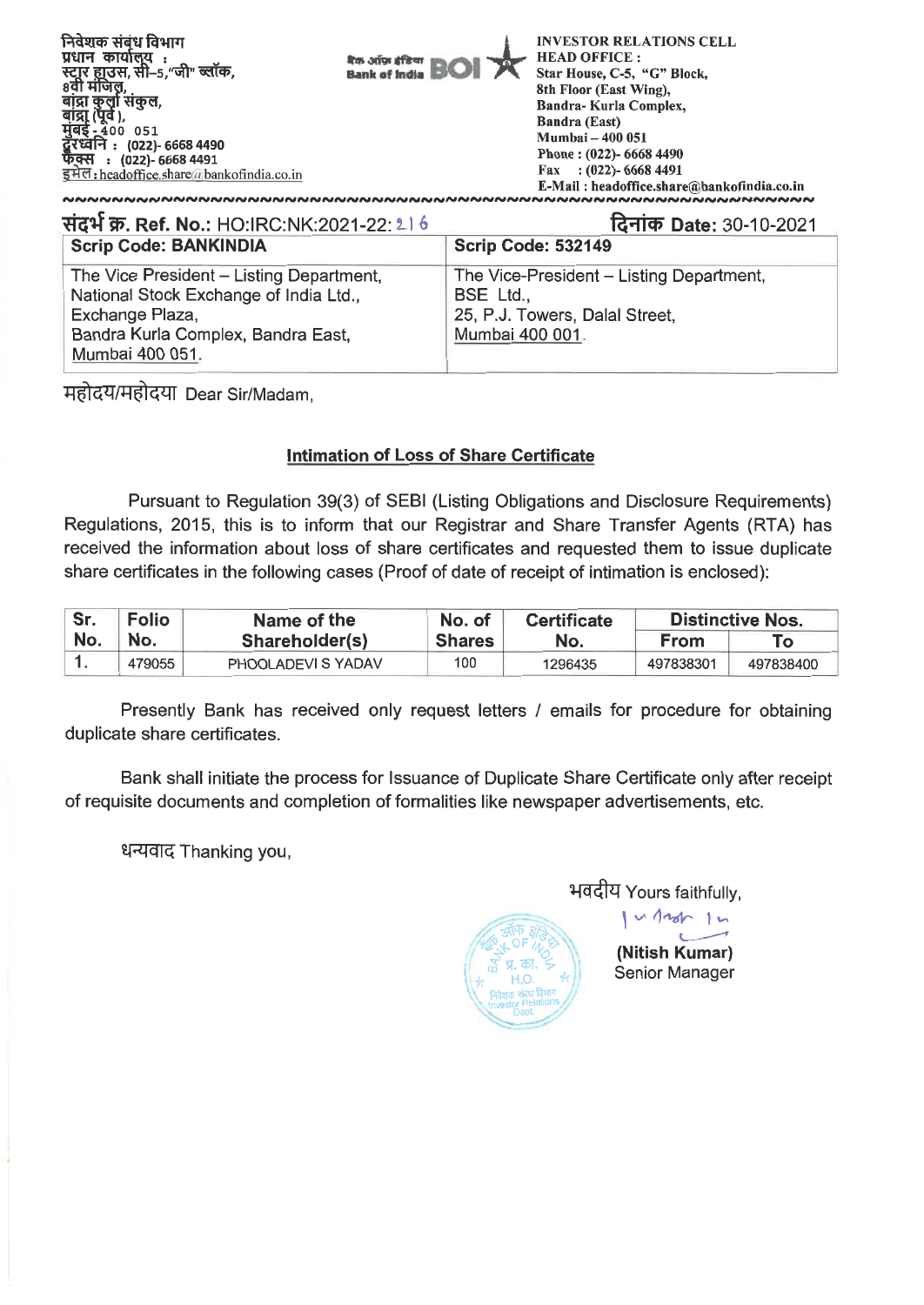## **Investor Relations Department**

| bssduplicate@bigshareonline.com                                                |
|--------------------------------------------------------------------------------|
| Wednesday, October 27, 2021 12:37 PM                                           |
| Rajesh Venkataraj Upadhya; Investor Relations Department                       |
| ganesh@bigshareonline.com; jibu@bigshareonline.com;                            |
| bhagwan@bigshareonline.com; Bssduplicate@Bigshareonline.Com                    |
| Duplicate Share Intimations Received On: 20211027 BANK OF INDIA - EQUITY Folio |
| no: 479055                                                                     |
| 549268.pdf                                                                     |
|                                                                                |

CAUTION: This email originated from a source outside Bank of India. Do not click on links or open attachments unless you recognize the sender and you know the content is safe

Dear Sir/Ma'am,

Please be informed that in terms of the provisions of the SEBI (LODR) Regulations, 2015, the Company is required to submit information regarding loss of share certificates and issue of duplicate certificates, to the stock exchange within two days of its getting information. Further, the said intimation has to be filed only through the mode of NEAPS filing for NSE and on listing.bseindia.com for BSE and not via hard copy submission.

Accordingly, we are sharing herewith the receipt of the following request for loss of share certificate of the Company by shareholders, to enable you to comply with the said regulatory requirement within the timelines prescribed.

| Client Name                      | Cert. No | Dist. No<br>From | Dist. NO.<br>Г٥ | Folio<br>No. | Quantity | Name                        | JH | JH<br>∸ |
|----------------------------------|----------|------------------|-----------------|--------------|----------|-----------------------------|----|---------|
| BANK OF INDIA -<br><b>EQUITY</b> | 1296435  | 497838301        | 497838400       | 479055       | 100      | <b>PHOOLADEVIS</b><br>YADAV |    |         |

Should you have any queries in respect of the aforesaid instruction kindly revert back.

## Regards,

Bigshare Services Pvt. Ltd.